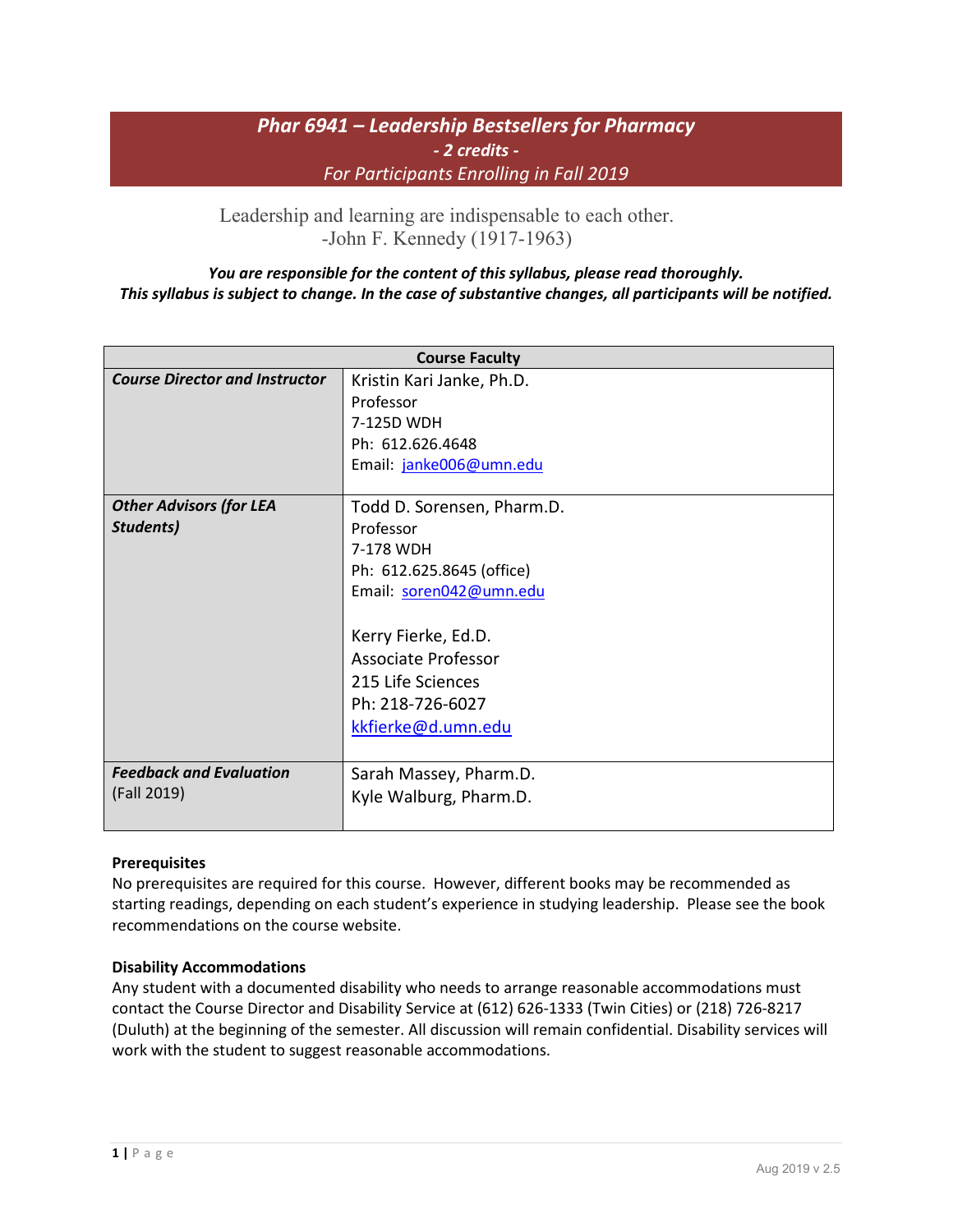

**Course Website** <https://canvas.umn.edu/courses/78720>

## **Course Design**

This is a **self-directed course**. As such, it is designed to meet the needs of a diverse audience. We have participants from each year of the curriculum, as well as students from other health professions. Each student will create their own Study Plan (explained below) and progress through the course at a pace that is appropriate for them. This highly individualized structure allows students to get the most from their work, given their interests, previous experiences, previous studies, anticipated practice setting and desired career roles.



Once students begin the course, they have **up to one year** to complete it. (As an example, students enrolling in the spring can work through the spring and summer and must complete the course by the end of the next fall.) New students join the course every term. At any one time, there are approximately fifty students enrolled.

Along with its benefits, this highly individualized, continuous enrollment structure creates several challenges. **Please see the "Introductory Video" on the course website to learn more about the challenges you will likely experience and advice we have for addressing them.**

### **Book Selection**



Selecting your books should be done with care. The books you select will greatly influence your learning. To support you in book selection, advice and recommendations are available on your course website. In particular, previous students have been polled for their comments on the usefulness of particular books.

You should select books that you believe will be directly applicable to your current work in school, internships, student organizations, experiential rotations, volunteer work, professional involvement, etc. You have many opportunities to exercise leadership right now, as a student. Selecting books that are immediately applicable is helpful.

### **LEA Students**

For students in the Leadership Emphasis Area (LEA), the Leadership Best Sellers course is designed to supplement instruction from Foundations in Leadership. Through this course, concepts introduced in the Foundations can be solidified through more in depth study of our original authors, study of related concepts/authors and additional work designed to apply the concepts to pharmacy.

Leadership Emphasis Area (LEA) enrollees are asked to work with their LEA Advisor in book selection. Your advisor may have suggestions for books given your specific project. They may also have suggestions for sequencing the books, studying the books or demonstrating your learning.

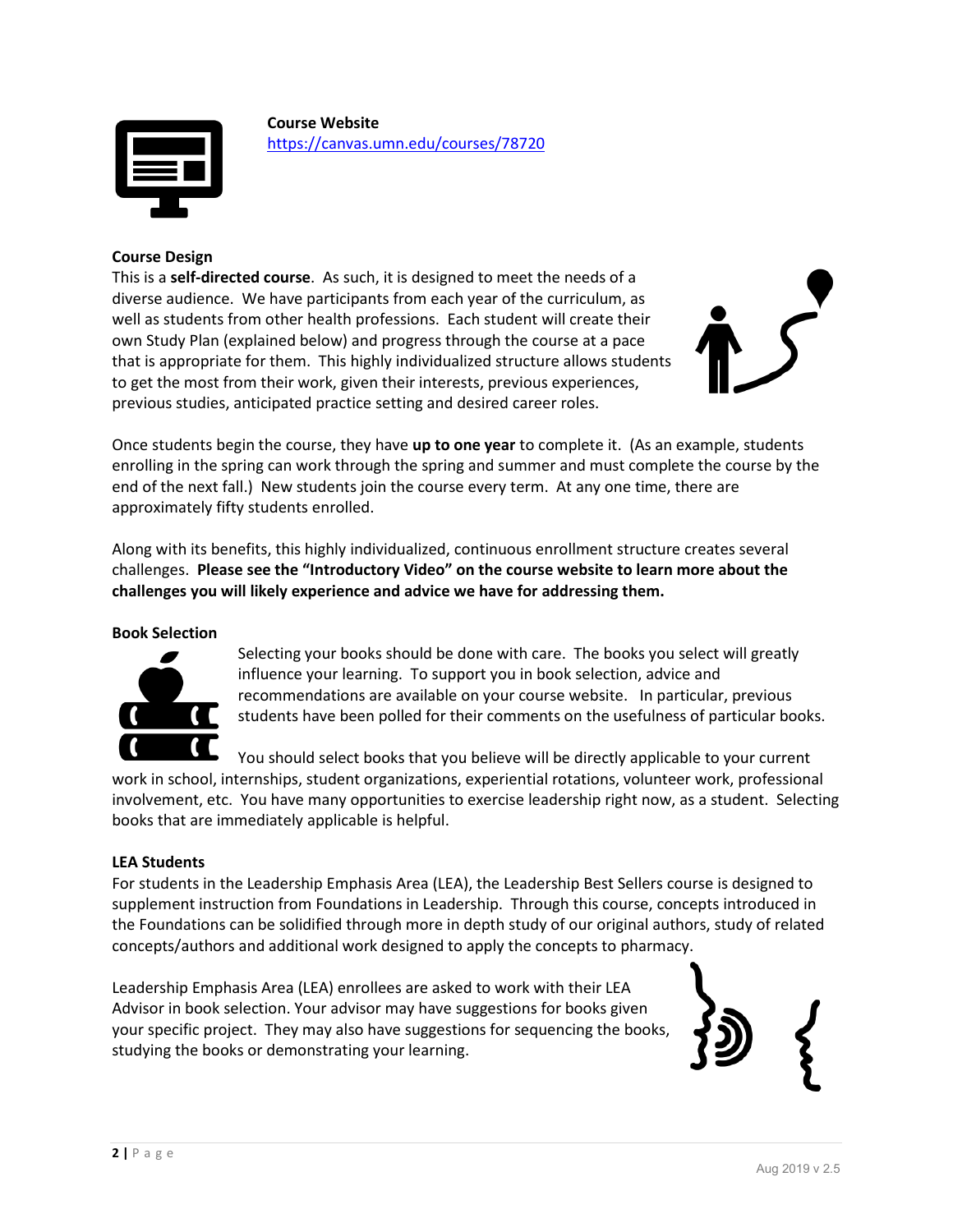**Study Plan**



Each student will work with the course director to select four books. This is a self-directed course. However, based on previous experience and advice from students, we have found that it's helpful to have some deadlines to facilitate pacing through the course. To that end, **each student will develop an individualized study plan that will be approved by the course director**. This study plan will include which books to complete in which order and in what timeframe. Unless there are extenuating circumstances, the course would be completed in one year or less.

For Fall 2019 enrollees, the study plan is due by midnight on Sept 9, 2019.

### **Course Completion**

It is recognized that the material presented needs to be digested and integrated with real life experience, in order to be optimally useful. In cases where the course will extend past the term of enrollment, an X grade (TC) or K grade (D) (meaning, "in progress") will be given for the term of enrollment, if satisfactory progress is being made. **At a minimum, students should complete one book per term.** The appropriate letter grade would be submitted after satisfactory completion of all work on the selected four books.

As you are developing your study plan, please consider the following deadlines, which allow us to report progress to the registrar at the required dates. These are the last possible dates for receipt of work. However, students may move faster, if they so choose.

Minimum Requirements Using Last Possible Dates:

Fall – At least one book due: December 6, 2019 Spring – At least one book due: Apr 27, 2020 Summer – All materials due: August 7, 2020\*



\*Plan to submit another book at least one month prior. Do not plan to submit two books on one date.

While the last possible date is listed to accommodate all types of schedules, **you are urged to consider dates 7-10 days in advance of these**. The end of the term is busy. Previous students have indicated that completion of LBS requirements earlier in the term has been helpful in reducing end-of-term stress.

### **Studying**



Commit to giving full attention to the assigned readings. We are asking that you study the book, not just read it. **You should plan to spend approximately 15 hours on each book.** This will include reading and taking notes, as well as completing an assignment to demonstrate your learning/application to pharmacy.

Your notes should move beyond a traditional outline and summary. Your notes should provide evidence that you are thinking critically about the lessons outlined

in these readings and seeking to connect these to your observations of pharmacy practice. Be sure to reflect on your role in applying these concepts immediately and over the course of your career. More directions for "Completing a Book" are available on the course website.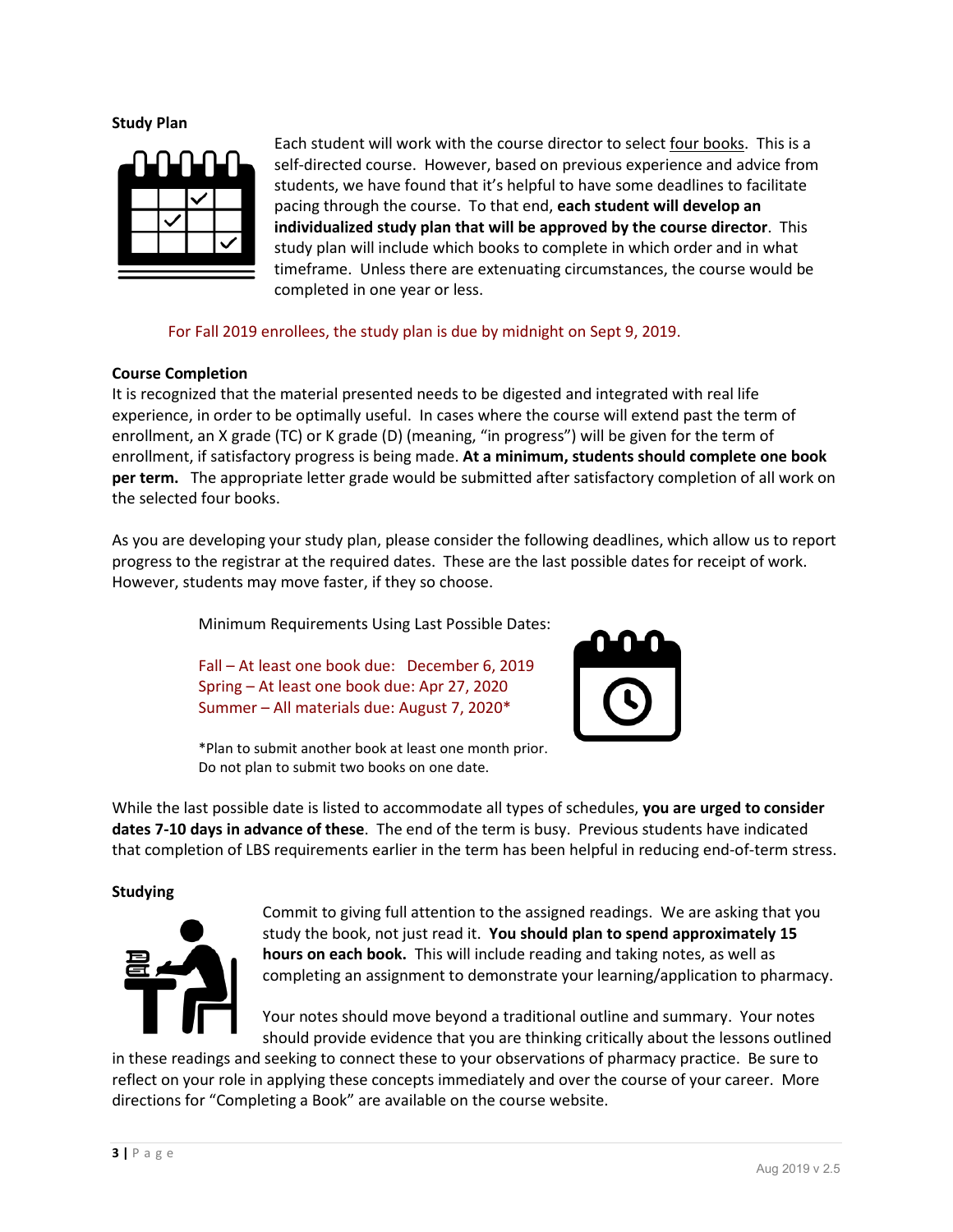### **Readings**

Possible books include the following. To aid review, we've divided them into some major topic areas. *See the course site for more information on these books and book selection.*  Other books can be considered as well. If you have a leadership related book that you think will apply to your work, you may discuss the possibility of studying this book with the Course Director. Readings should involve approximately 15 hours of work per book. Shorter books may be paired with another and counted as one. With the majority of these being official "best sellers", they should be available at your public library, if you don't care to own your own.



#### **The Leader's Role**

Kouzes JM and Posner BZ. *The Truth About Leadership: The No-Fads, Heart-of-the-Matter Facts You Need to Know.* San Francisco, CA: Jossey Bass, 2010.

Kouzes JM, Posner BZ. *The Student Leadership Challenge: Five Practices for Becoming an Exemplary Leader*. 2nd ed. San Francisco, CA: Jossey-Bass; 2014.

Kouzes JM and Posner BZ. *Credibility: How Leaders Gain and Lose It, Why People Demand It.* John Willey & Sons, Inc, 2011.

Kouzes JM and Posner BZ. *Encouraging the Heart: A Leader's Guide to Rewarding and Recognizing Others.* San Francisco, CA: Jossey Bass, 2003.

\*Brown B. *Dare to Lead: Brave Work. Tough Conversations. Whole Hearts.* New York, NY: Random House, 2018.

#### **Organizational Change**

Kotter JP, Cohen DS. *The Heart of Change: Real-Life Stories of How People Change Their Organization.* Boston, MA: Harvard Business School Press; 2002.

\*Heifetz RA, Linsky M. *Leadership on the Line: Staying Alive Through the Dangers of Leading*.Boston, MA: Harvard Business School Press; 2002.

Lencioni P. *The Advantage: Why Organizational Health Trumps Everything Else in Business.* Jossey-Bass; 2012

#### **Organizational Excellence**

Collins J. *Good to Great*. New York, NY: HarperCollins Publishers; 2001.

Collins J and Porras JI. *Built to Last: Successful Habits of Visionary Companies.* Boston, MA: Harvard Business School, 2008.

Collins J. *How the Mighty Fall*. New York, NY: Harper Collins, 2009.

#### **Fostering and Building Relationships**

Pink DH. *Drive: The Surprising Truth About What Motivates Us.* New York, NY: Riverhead Books, 2009.

(Combining 2 short books) Treasurer B. Leaders Open Doors  $2^{nd}$  ed. Alexandria, VA: American Society for Training and Development, 2014. **AND**

Blancard K, Johnson S. *The New One Minute Manager*. New York, NY: William Morrow, 2015. **OR**

Carnegie D. *How to Win Friends and Influence People*. New York, NY: Simon & Schuster, 1981.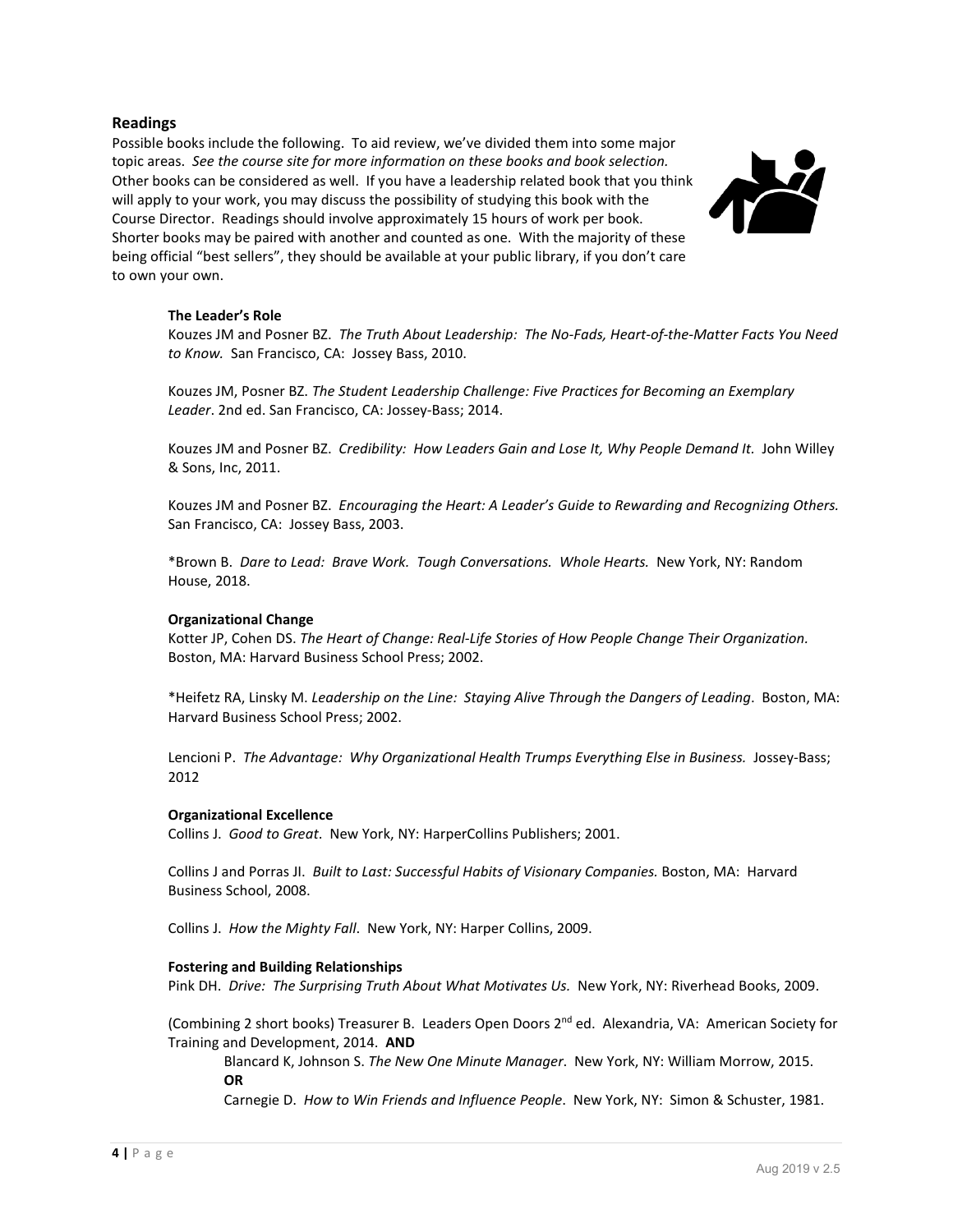Buckingham M and Coffman C. *First, Break All the Rules*. New York, NY: Simon & Schuster, 1999.

Covey SMR. *The Speed of Trust: One Thing that Changes Everything.* New York, NY: Free Press, 2006.

Lencioni P. *The Five Dysfunctions of a Team: A Leadership Fable*. San Francisco, CA: Jossey-Bass, 2002.

Wagner R, Muller G*. Power of 2: How to Make the Most of Your Partnerships at Life and Work.* New York, NY: Gallup Press, 2009.

### **Other**

Simmons, A. *Whoever Tells the Best Story Wins.* New York, NY: AMACOM, 2007.

Hunter JC. *The Servant: A Simple Story About the True Essence of Leadership*. New York, NY: Crown Business, 2012.

Heath C, Heath D. *Made to Stick: Why Some Ideas Survive and Others Die.* New York, NY: Random House, Inc., 2007.



\*These are advanced readings. If selected, they should be scheduled as the 3<sup>rd</sup> or 4<sup>th</sup> book unless there is a compelling reason to read them earlier, which would be described in the study plan. Readers should be willing to examine personal leadership "failures" and apply these concepts to retrospective analyses of those situations.

### **Grading Policy**

The first two books are each worth 20% of the grade. Completion of each of remaining two books comprises 25% of the final course grade. Students also complete a closing reflection that draws together their progress over the course of the year for 10% of the grade. All work should be submitted to the course website. Deductions will be made for late work. The instructional team endeavors to grade work approximately monthly. As the completion of the course, letter grades will be assigned as follows:



| $A > 9.3\%$    | $C+77-79%$     |
|----------------|----------------|
| $A - 90 - 92%$ | C 73 - 76%     |
| B+ 87 - 89%    | $C - 70 - 72%$ |
| B 83 - 86%     | $F < 70\%$     |
| B-80 - 82%     |                |

Bonus points are provided for participating in the book polls, which helps future students in book selection. More information on this option is available when the course is completed.

### **Course Questions and Communication**

For administrative questions regarding the course, please consult: (1) Syllabus (2) Website (3) Course Director. Per the University E-mail Policy, "Students are responsible for all information sent to them via their University assigned email account." Please watch for emails from the Course Director. When communicating with email or phone, please maintain the same respect that you would in face-toface communication.

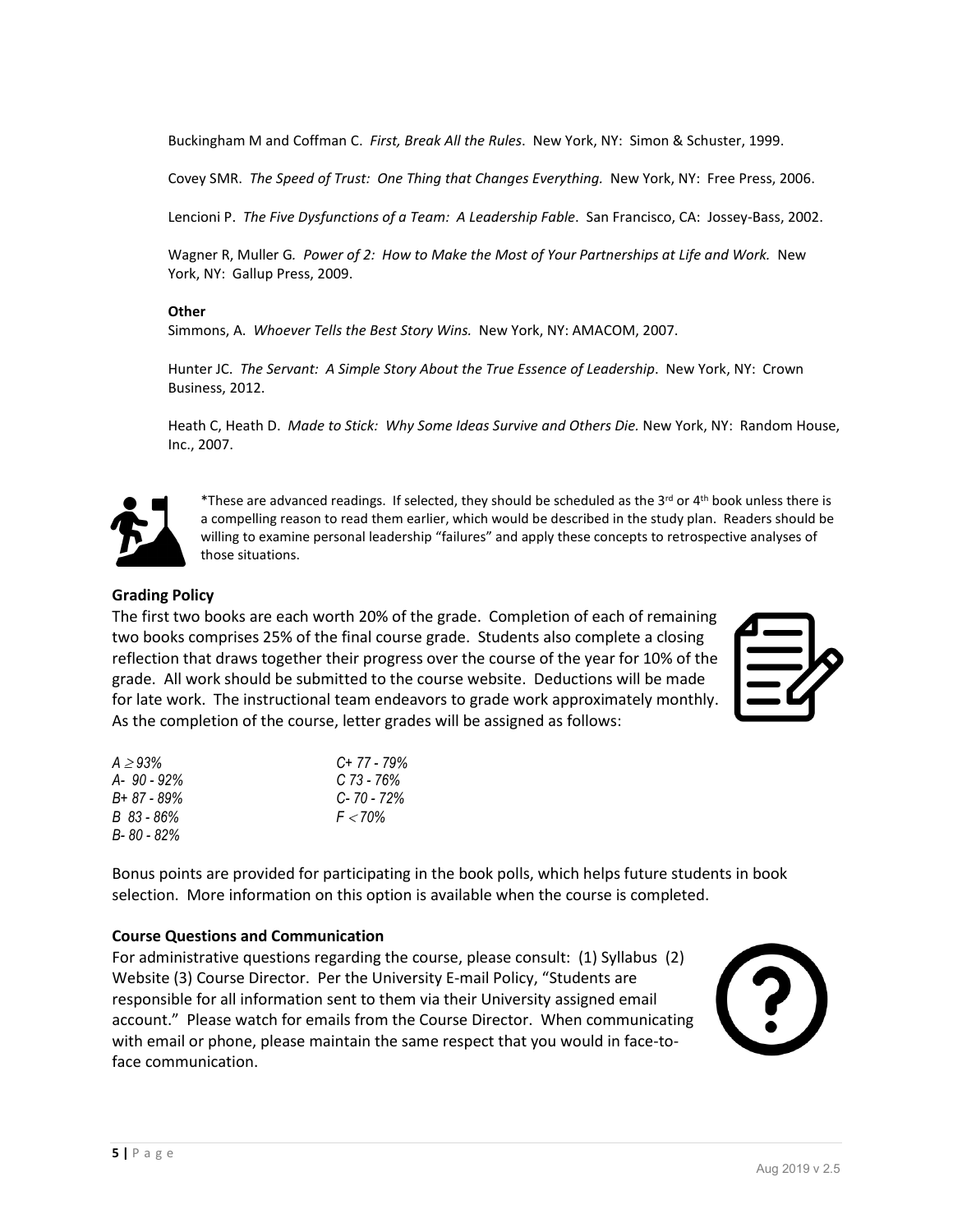### **What We Expect of You**

*Application:* In addition to an approved Study Plan (see above) and diligent studying (see above), we expect that you will work to **apply this material**. We urge you to consider the material you are learning about in other areas of your professional and personal life. The learning associated with this course should not be viewed as being restricted to formal activities. You should seek to filter many of your activities and observations through the lens developed from this course. How can you apply this learning to your internships? To your APPE experiences? To your work within student organizations? How can you apply these principles to personal development in your personal life?



*Sharing:* As you begin to make these connections, make note of them and intentionally seek to share them with your peers. Sharing these experiences has two benefits: 1) enhanced learning and retention due to personal reflection and application of the content to professional situations you've experienced, 2) helping others in applying the content in pharmacy contexts.

*Make Recommendations:* If you find a book that you think is particularly helpful, give it to a colleague or recommend that they read it. We also encourage you to share your reviews of books with the course director to aid book selection for future students.

*Find Partners and Groups:* Consider reading a book with a friend, spouse or group of colleagues. When you agree to read with someone else, you're more apt to stick to the deadlines set. Through discussion you will likely also receiving unique insights and interpretations of the content and its applicability.



*Course Feedback from Students:* We expect our students to give honest, open and professional feedback. Many of the changes you are experiencing (e.g. more self-directed assignments, new books) are the direct result of input from past students. Please watch for and complete book polls and evaluations.

### **What You Can Expect From Us**

We consider it a great privilege to serve as your guides as you seek a broader perspective of pharmacy and develop knowledge, skills and values necessary to help lead our profession towards meeting the medication use needs of patients, the health care system and society. We take these responsibilities seriously. We care about our profession, your development as a practitioner and those you will serve.



We do not see ourselves as "instructors" in the traditional sense of the term, but rather guides that will help you discover what role you can and will play in leading the advancement of our profession. To that end, you can expect us to create a learning environment that will facilitate this discovery. Within this environment, we will be open about sharing with you our own experiences where they can enhance your learning. We will provide honest and constructive evaluation where course design requires it; however, we would also like you to know that we are

committed to providing additional feedback and guidance to individual students upon their request.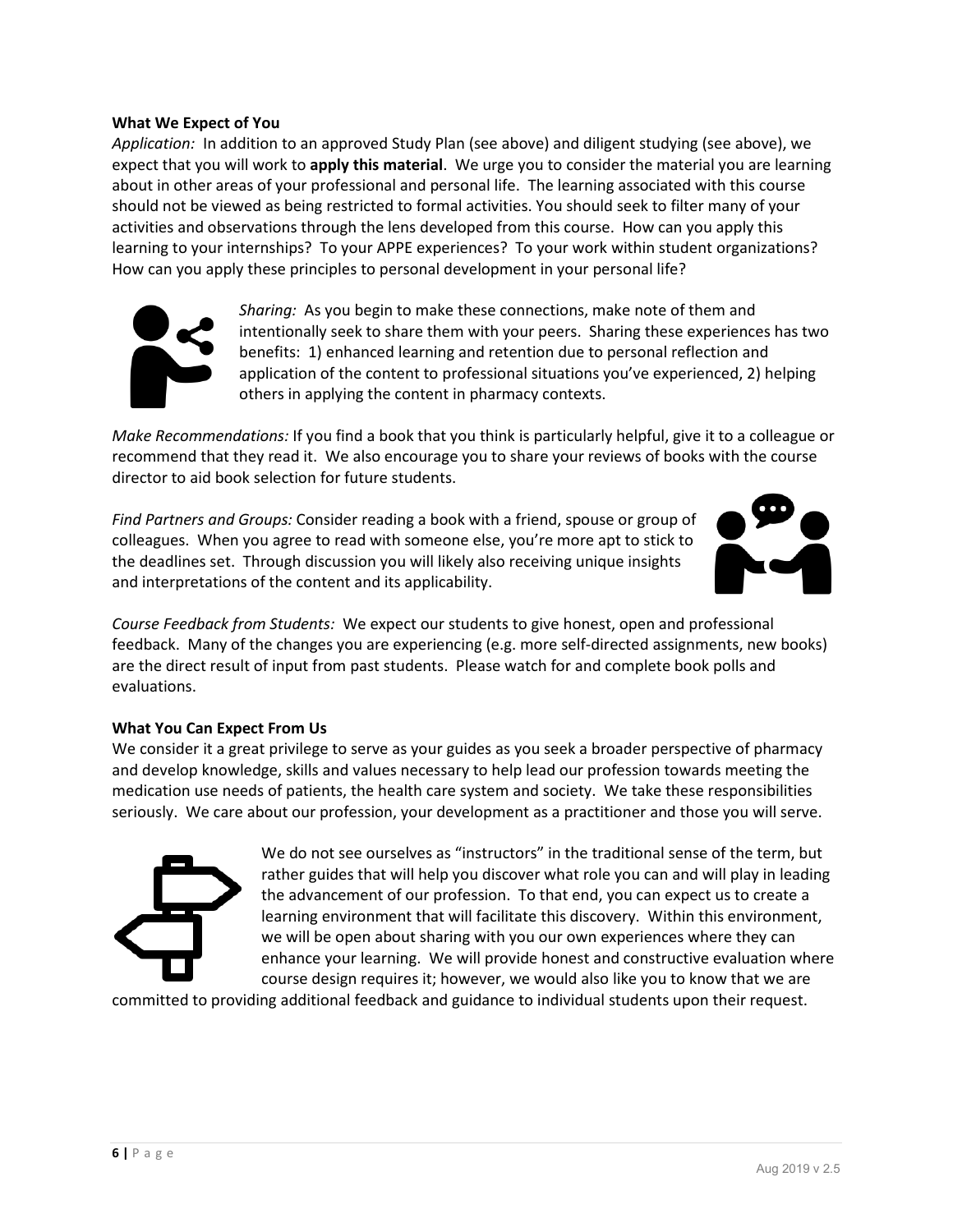## **Extensions**

Extensions will be granted only to those students who are making reasonable progress in the course at the time of the request.

*Acceptable Circumstances (as defined by [University policy\)](http://www.policy.umn.edu/Policies/Education/Education/MAKEUPWORK.html)*

- 1. Verified illness
- 2. University sponsored events
- 3. Subpoenas
- 4. Jury duty
- 5. Military service
- 6. Bereavement
- 7. Religious observances



If a student misses a course deadline and does not meet one or more of the above criteria, the student will not be granted an extension, and the course work will be penalized. Poor planning is not an acceptable circumstance for an extension. If documentation cannot be provided, Course Director uses discretion, and a penalty may be assessed.

If a student misses a course deadline and is able to provide documentation for one or more of the above criteria, they will be granted an extension *without* a penalty. The Course Director may use discretion for extenuating or situations that do not fit the criteria above. Unless there are extenuating circumstances, the extension is generally not more than one week after the original due date.

### **Incompletes**

It is our desire that everyone succeeds in this course. If you have a personal concern hindering your progress, or if you experience difficulties, it is critical that you initiate contact as soon as possible. We will work together to try to find a solution. Difficulties arise when contact is not initiated in a timely manner.

Incompletes will be granted only to those students who are making reasonable progress in the course at the time of the request, and who meet the University approved criteria for an Incomplete.

*Acceptable Circumstances (as defined by [University policy\)](http://www.policy.umn.edu/Policies/Education/Education/MAKEUPWORK.html)*

- 1. Verified illness
- 2. Subpoenas
- 3. Jury duty
- 4. Military service

Poor planning does not constitute an acceptable circumstance for an incomplete. If documentation cannot be provided, the Course Director uses discretion, and a penalty will be assessed. An incomplete requires a written agreement/contract between instructor and student.

Unless health or other issues prohibit, incompletes are preferably set to be fulfilled during the next semester. By University policy, incompletes cannot extend beyond one year. At one year, the Registrar's Office automatically turns an "I" into an F. If the contract is not completed as specified, the "I" will be changed to an F.